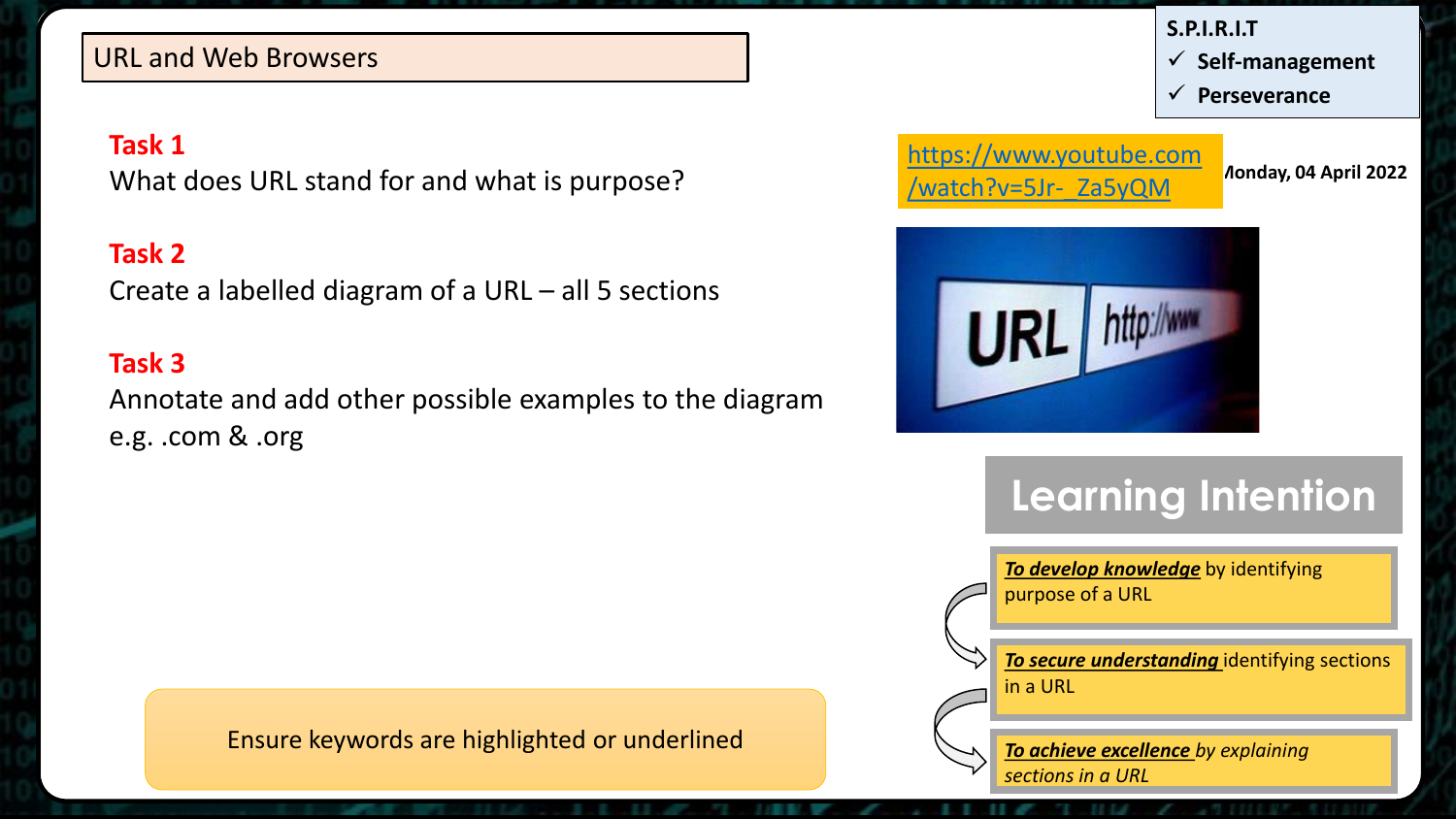## **URL Scheme**

### **Scheme**

https://blog.hubspot.com/marketing/parts-url

- The scheme tells web servers which protocol to use when it accesses a page on your website. E.g. **HTTP** or **HTTPS**
- HTTPS- It tells your web browser to **encrypt** any information you enter onto the page, like your passwords or credit card information, so cybercriminals can't access it. This security protocol protects your website visitors and implementing it will help your **site rank better** on **Google**.
- **Other schemes** you might see are **mailto://**, which can open your computer's default email service provider.
- **ftp://**, which is a standard protocol for transferring computer files between a client and server on a computer network.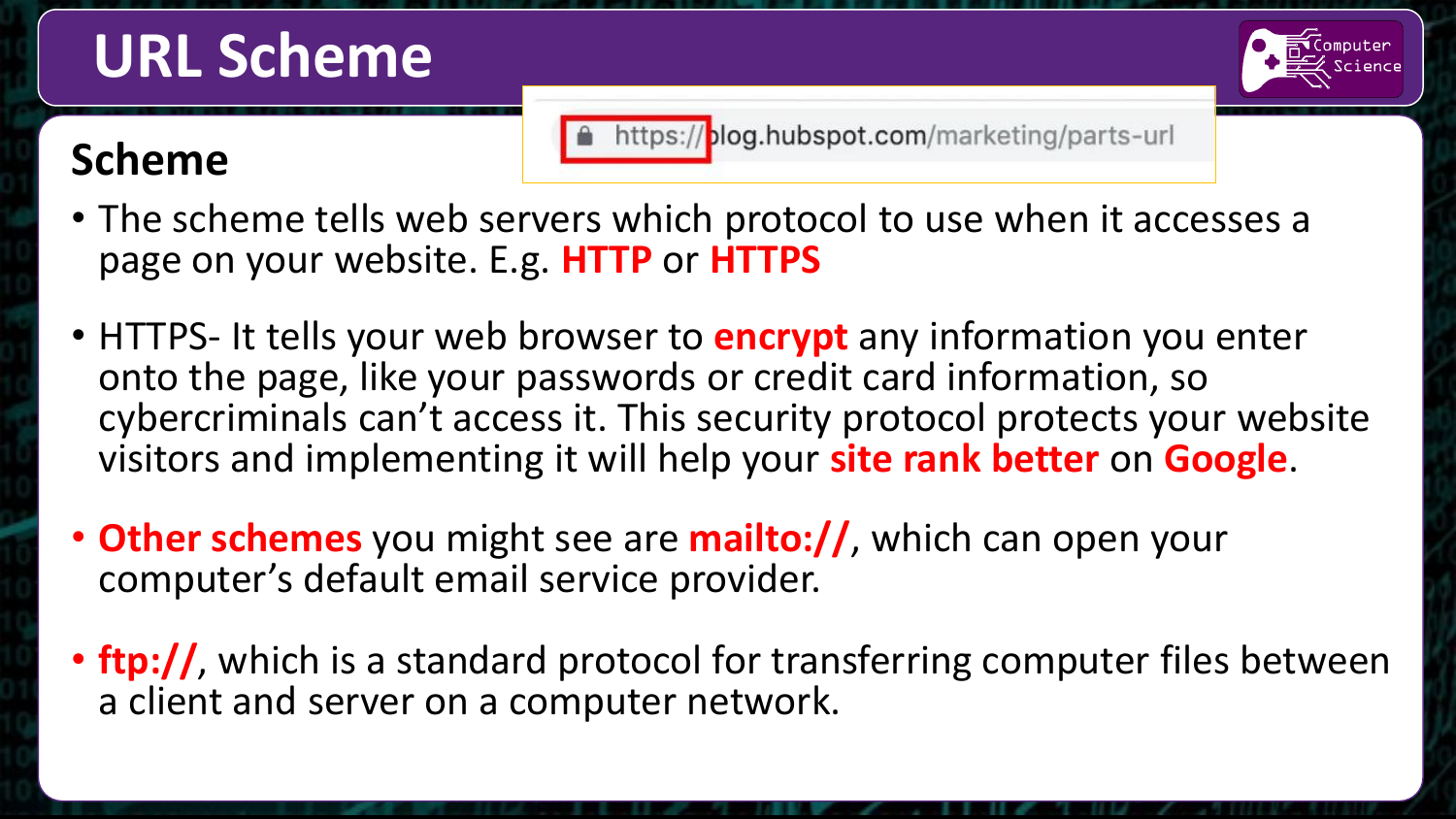## **URL Sub-Domain**



### **Sub-Domain**

https://blog hubspot.com/marketing/parts-url

- A subdomain in a URL indicates which **particular page** of your website the web browser should serve up. For instance, subdomains like "blog" or "**offers**" will provide your website's blog page or offers page.
- Subdomains also **bucket** your website into its main content categories and shows **Google** and your visitors that there's **more information** on your site than just a **homepage**.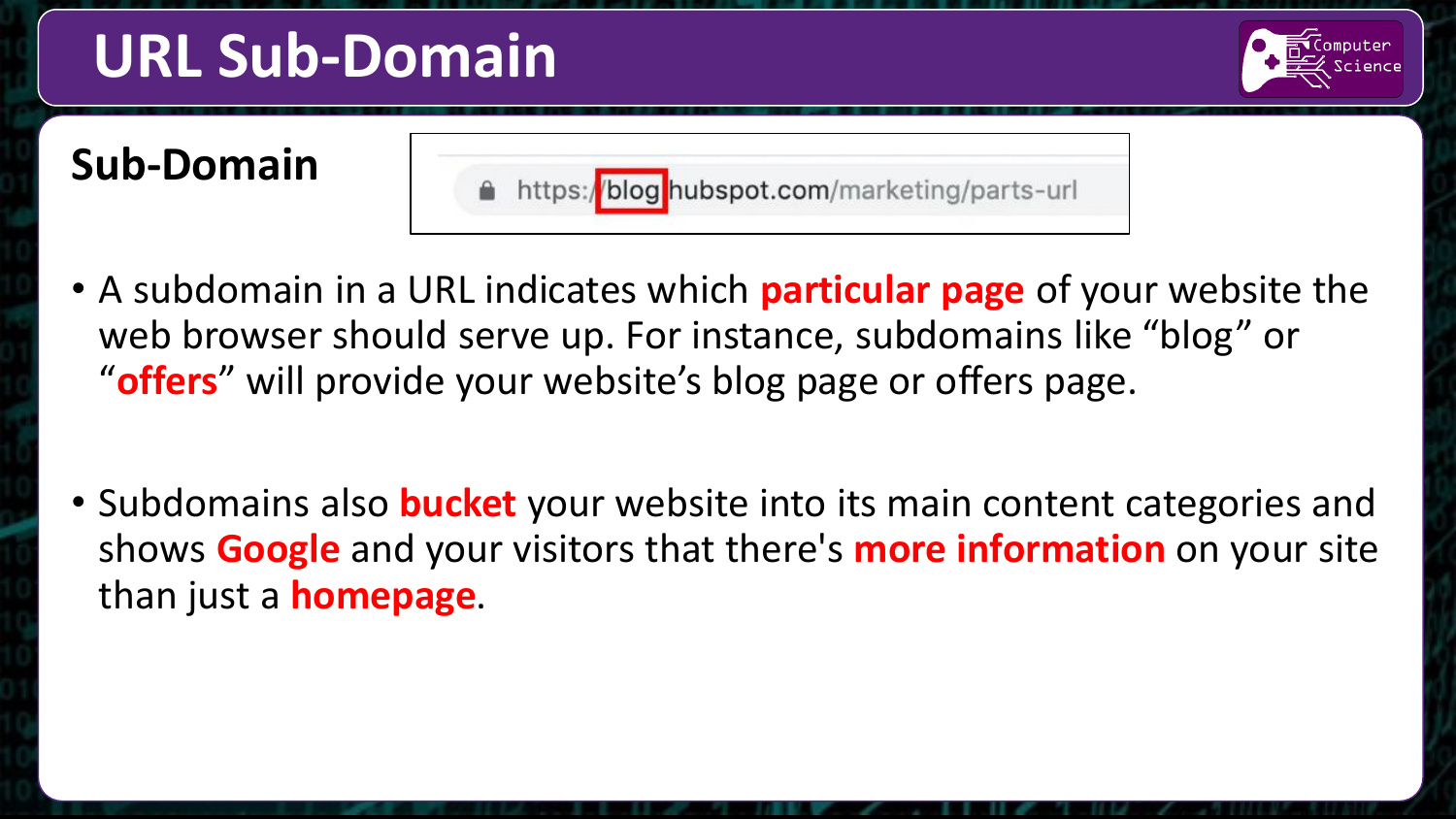## **URL Second Level Domain**

### **Second Level Domain**

https://blog.hubspotcom/marketing/parts-url

Second-level domain **(SLD)** is the **name** of your **website**. It helps people know they're visiting a **certain brand's site**. For instance, people who visit "mlb.com" know they're on Major League Baseball's website, without needing any more information.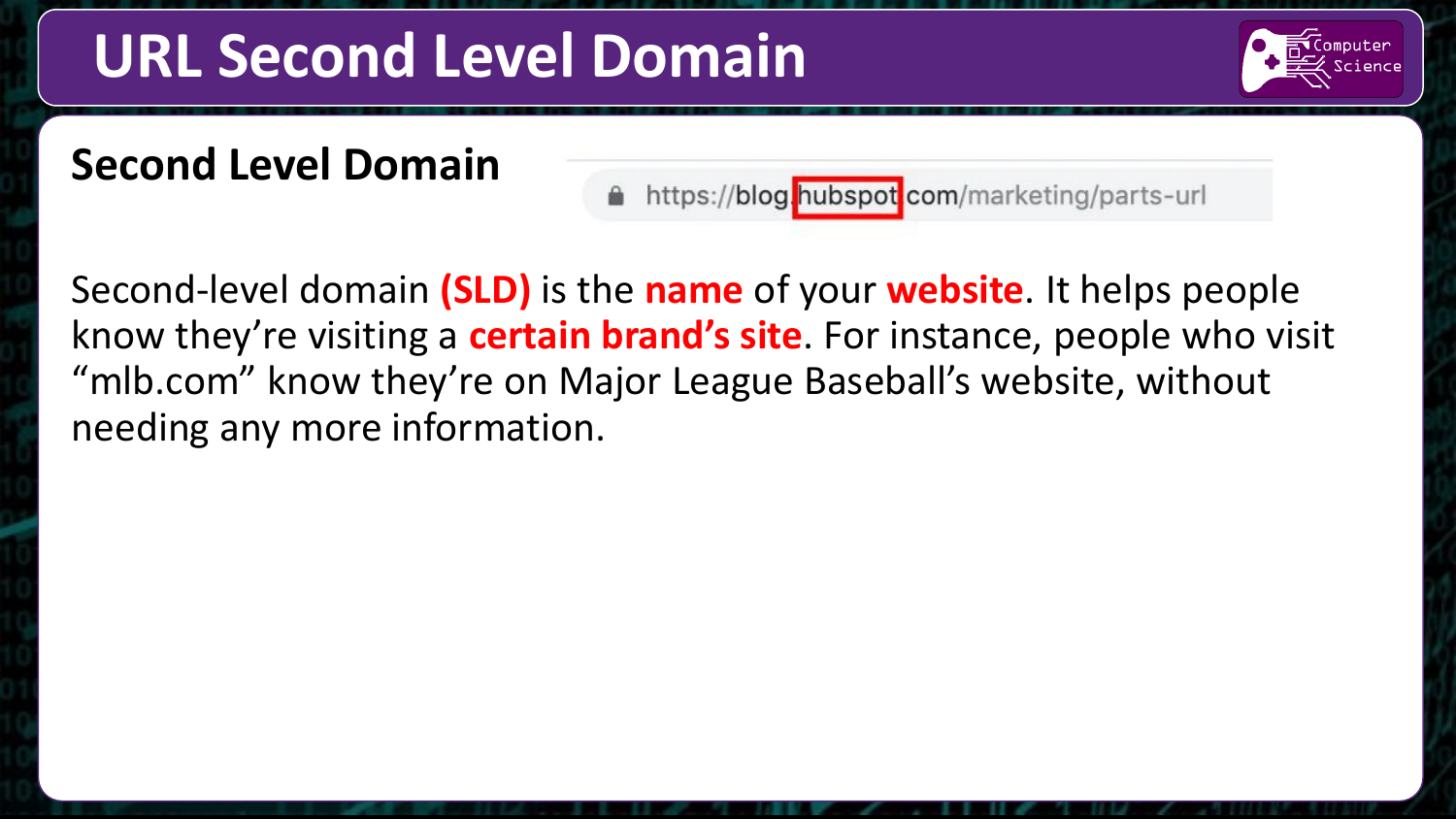## **URL Top Level Domain**

#### **Top Level Domain**

https://blog.hubspot.com/marketing/parts-url

The top-level domain **(TLD)** specifies what type of **entity** your organization registers as on the internet.

• For example, "**.com**" is intended for commercial entities in the United States, so a lot of American businesses register with a top-level domain of ".com". Similarly "**.edu**" is intended for academic institutions in the United States, so a lot of American colleges and universities register with a toplevel domain of ".edu".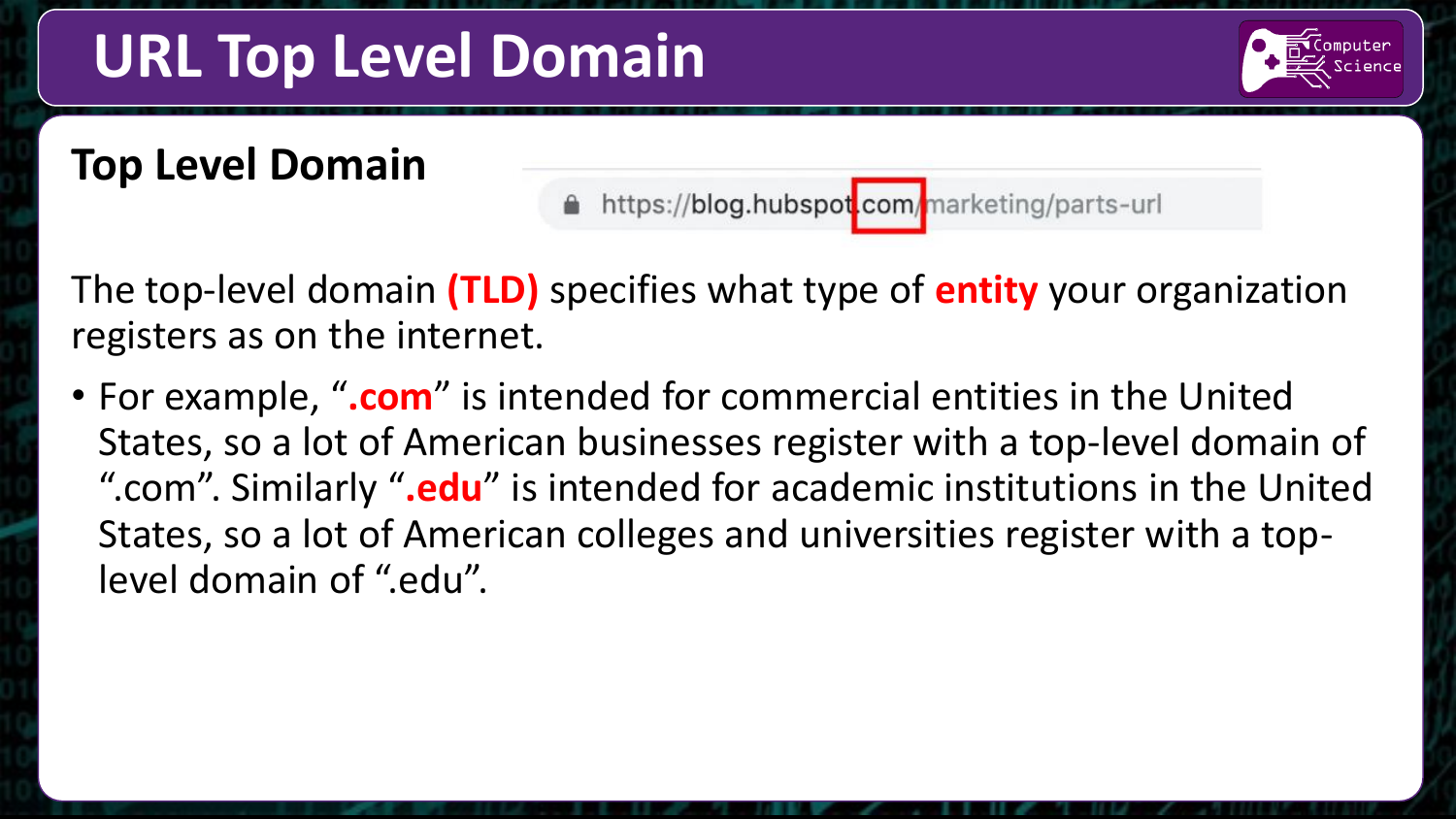# **URL Subdirectory**

### **Subdirectory**

https://blog.hubspot.com/marketing/parts-url

- A subdirectory helps people understand which **particular section** of a **webpage** they're on.
- For instance, if you own an online store that sells t-shirts, hats, and mugs, one of your website's URLs could look like "https://**shop.yourstore.com/hats**". With a subdomain of "shop" and a subdirectory of "hats", this URL would serve up the "**Hats**" page, which **lives under** the "**Shop**" page.